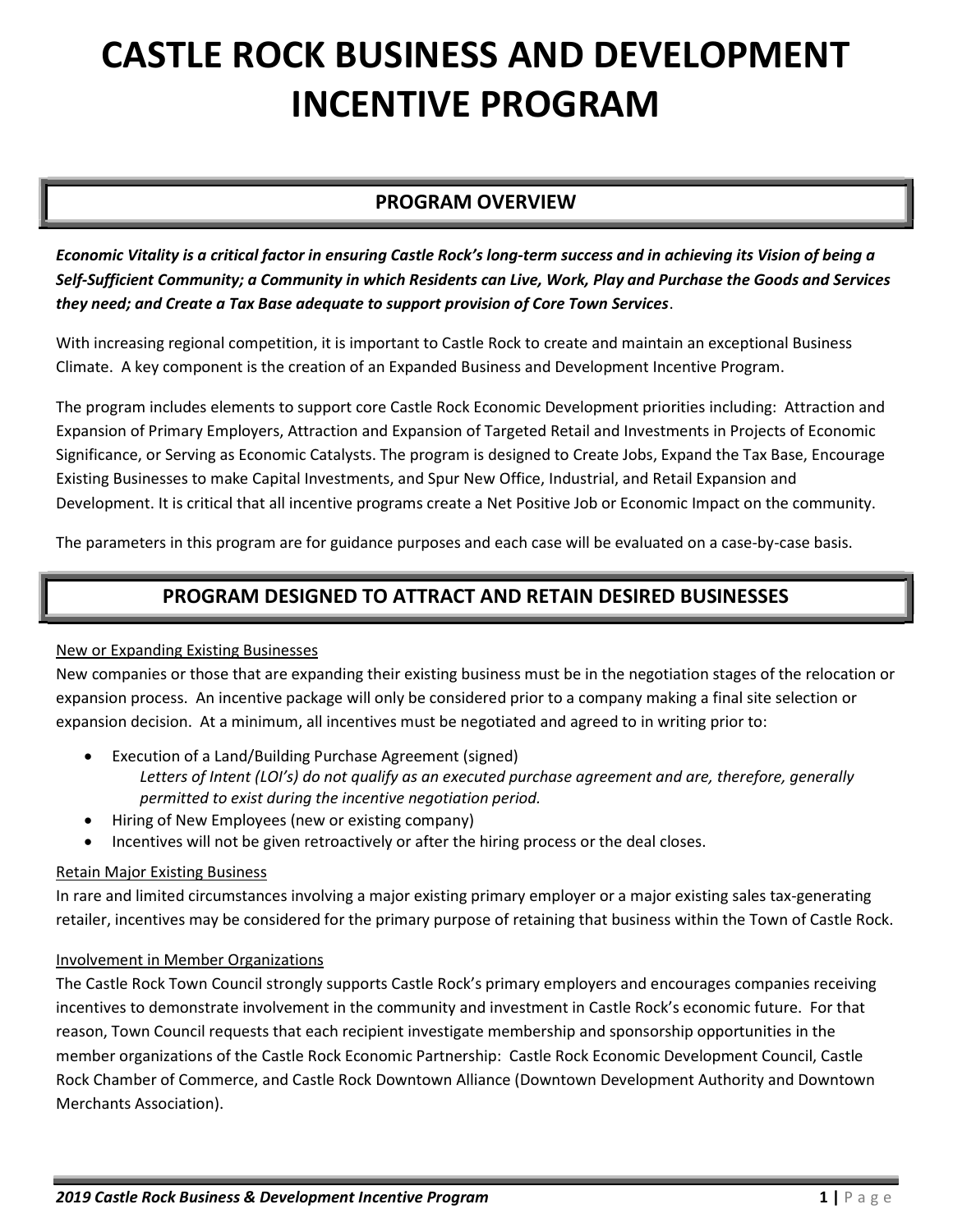# GENERAL APPROVAL PROCESS

## Funds Available for the Incentive Program

Funds available for the Incentive Program are finite. Incentives are granted on a first-come, first-serve basis.

- Project incentives of \$100,000 or less may be approved administratively by the joint signature of the Castle Rock Town Manager and the Castle Rock Economic Development Council CEO.
- Project incentives totaling more than \$100,000 require approval of the Castle Rock Town Council.
- The Town Manager further reserves the right to refer any incentive application to the Town Council for consideration and action.

## Applications for Incentives

Applications for Incentives shall include a formal application and submission of information and documentation as established and required by the Town Manager and EDC CEO. Submission of insufficient information may be a basis for rejecting an application. Proprietary business information shall be considered confidential for public records purposes, unless waived in writing by the applicant.

## Award of Incentives

Award of Incentives is a negotiation process. Approval of a given incentive does not create a precedent for consideration or approval of another application, and does not create any rights or benefits upon any prospective applicant or business. Decisions of the Town Manager and EDC CEO, or the Town Council, are final and not subject to appeal.

As applicable and appropriate, best efforts shall be made by the Town Manager and EDC CEO to confer with and obtain recommendations from the Castle Rock Economic Partnership, EDC Board of Directors, Chamber of Commerce Board of Directors, or Downtown Development Authority Board of Directors.

# PROGRAM REPORTING

As part of its annual report, Castle Rock EDC will include a section dedicated to addressing performance of the Economic Development Fund. The report will include but not be limited to:

- $\circ$  Number and Type (Manufacturing, IT, etc.) of Companies that Used the Incentives
- o Type of Incentive Used (Capital Investment, Job Creation etc.)
- o Average Dollar Amount of the Incentive Packages
- o Balance Tracking

The Town Manager and the EDC CEO shall also report Administratively-Approved Incentives to Town Council on a regular and timely basis.

Applicant agrees to formally report to Town Council on the one year anniversary date of the job creation incentive or following the certificate of occupancy if development permit and fees were reimbursed to discuss the value the incentive program had on the relocation and/or expansion of the company.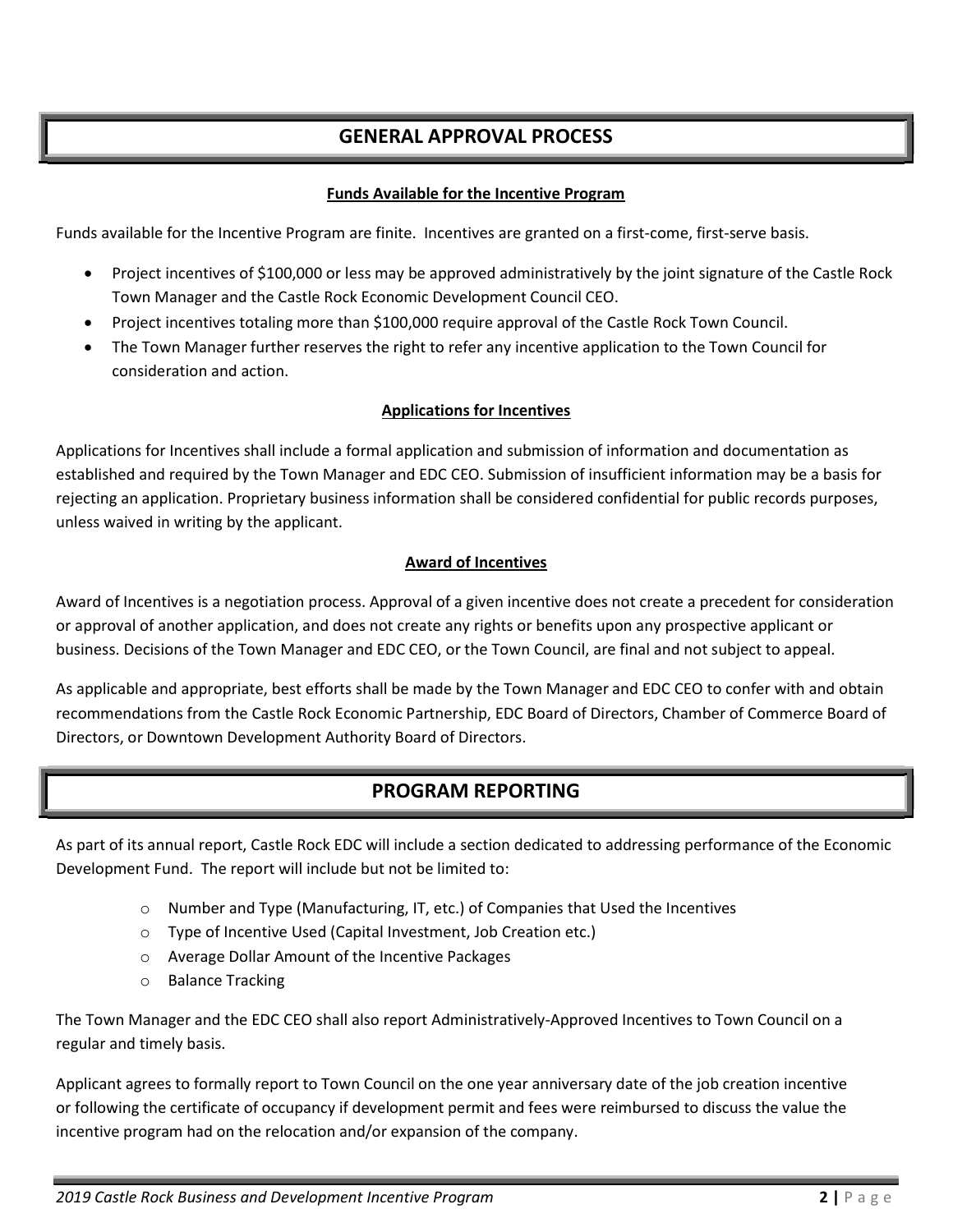# PROSPECTIVE (NEW) PRIMARY EMPLOYERS

A Primary Employer is one in which a minimum of 50% of goods or services are sold outside of Douglas County. Creation of new primary jobs to grow the economic base and provide employment opportunities for Castle Rock residents is a core priority.

#### Job Creation Incentives

- Documentation of Primary Employment minimum of 50% of Goods and Service outside of Douglas County.
- Create Full Time employment with a minimum annual salary of \$40,000 (\$30,000 for Manufacturing Positions).
- Positions must be based in Castle Rock.
- Provide current employee list identifying full time, part time, and contract positions.
- Document current new job creation based on company size Job

 Minimums: Small Business (20 or fewer employees): 2 Medium Business (21 to 49 employees): 5 Large Business (50 or more employees): 10

- Maintain new positions for 24 months.
- Incentivized positions must be filled within the first six months of contract date in order to receive partial payment on the first anniversary of the agreement.
- Be licensed and own/lease Commercial/Industrial property in the Town of Castle Rock.
- Engage in a business activity consistent with the goals and vision of the Town of Castle Rock.

#### Incentives:

- Incentive of \$1,000 per job created.
	- o Additional Incentive of \$500 per job created which is above Douglas County average wage.
	- $\circ$  Additional Incentive of \$500 per job if job is created and held by a Castle Rock resident.
	- $\circ$  Additional Incentive of \$1,000 per job if job meets the definition of our Target Industry.
- Incentive distribution: The contract will be valid from the anniversary of the signing of the contract/agreement with  $\frac{1}{2}$  of the incentive paid at the conclusion of year 1 (for all jobs created within the first 6 months of the executed contract) and the remainder paid at the conclusion of year 2.
	- o Contracts will expire in 45 days if not signed by all parties.

Average Douglas County Wage is \$62,899 [Douglas County, 2017] FTE = 38 Hours per Week (Rate may be updated annually by the Town Manager and EDC CEO without Town Council action or amendment to this program.)

(Based on anniversary date of Certificate of Occupancy)

#### Capital Improvement Incentives

A Prospective Primary Employer must invest in new capital improvements:

- Equipment purchase exceeding \$50,000 USD,
- Execute a building expansion of at least 10%, or
- Construction of a new building

Incentive: Up to a 50% rebate of Development Permits Fees and Taxes (limited to Town Fees)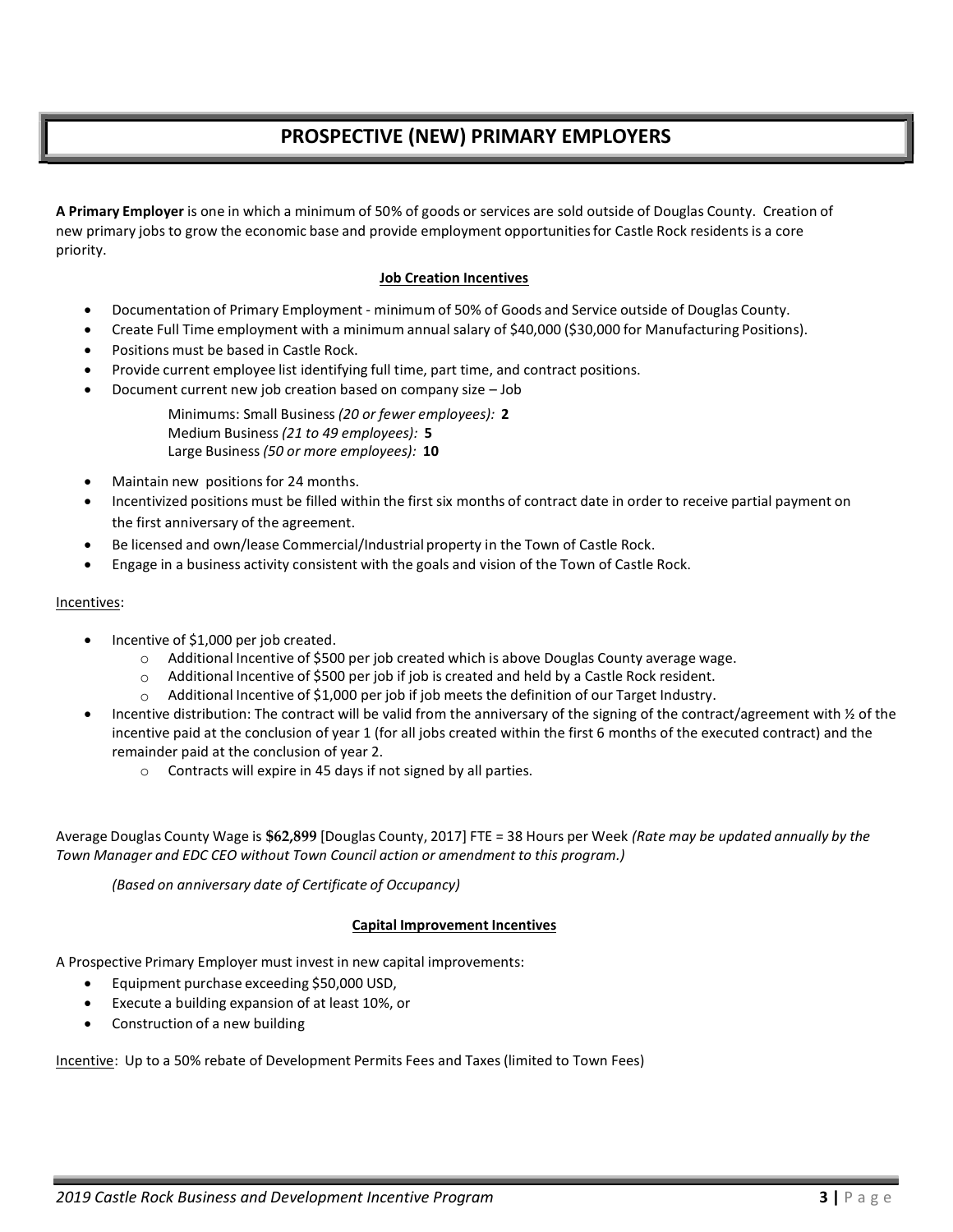## EXISTING PRIMARY EMPLOYERS

A Primary Employer is one in which a minimum of 50% of Goods and Services are sold outside of Douglas County. Creation of new primary jobs to grow the economic base and provide employment opportunities for Castle Rock residents is a core priority.

#### Job Creation Incentives Requirements

- Documentation of Primary Employment minimum of 50% of Goods and Service outside of Douglas County.
- Create Full Time employment with a minimum annual salary of \$40,000 (\$30,000 for Manufacturing Positions).
- Positions must be based in Castle Rock.
- Provide current employee list identifying full time, part time, and contract positions.
- Document current new job creation based on company size
	- Job Minimums:

Small Business (20 or fewer employees): 2 Medium Business (21 to 49 employees): 5 Large Business (50 or more employees): 10

- Maintain new positions for 24 months.
- Incentivized positions must be filled within the first six months of contract date in order to receive partial payment on the first anniversary of the agreement.
- Be licensed and own/lease Commercial/Industrial property in the Town of Castle Rock.
- Engage in a business activity consistent with the goals and vision of the Town of Castle Rock.

#### Incentives:

Average Douglas County wage is \$62,899 [Douglas County, 2017] FTE = 38 Hours per Week (Rate may be updated annually by the Town Manager and EDC CEO without Town Council action or amendment to this program).

- Incentive of \$1,000 per job created.
	- o Additional Incentive of \$500 per job created which is above Douglas County average wage.
	- o Additional Incentive of \$500 per job if job is created and held by a Castle Rock resident.
	- $\circ$  Additional Incentive of \$1,000 per job if job meets the definition of our Target Industry.
- Incentive distribution: The contract will be valid from the anniversary of the signing of the contract/agreement with  $\frac{1}{2}$  of the incentive paid at the conclusion of year 1 (for all jobs created within the first 6 months of the executed contract) and the remainder paid at the conclusion of year 2.
	- o Contracts will expire in 45 days if not signed by all parties

#### Capital Improvement Incentives

An Existing Business must invest in new or replacement capital improvements:

- Equipment purchase exceeding \$25,000
- Building expansion of at least 10%, or
- Construction of a new building

Incentive: Up to 50% off Development and Permit Fees and Taxes (limited to Town Fees), provided that the new equipment does not result in existing job loss.

### Business Retention Incentives

An Existing Major Primary Employer considering relocation outside of the Town of Castle Rock may be eligible for incentives demonstrated to be necessary for the business to remain in Castle Rock.

Incentives: Negotiated on a case-by-case basis. Incentives exceeding \$100,000 require Town Council approval.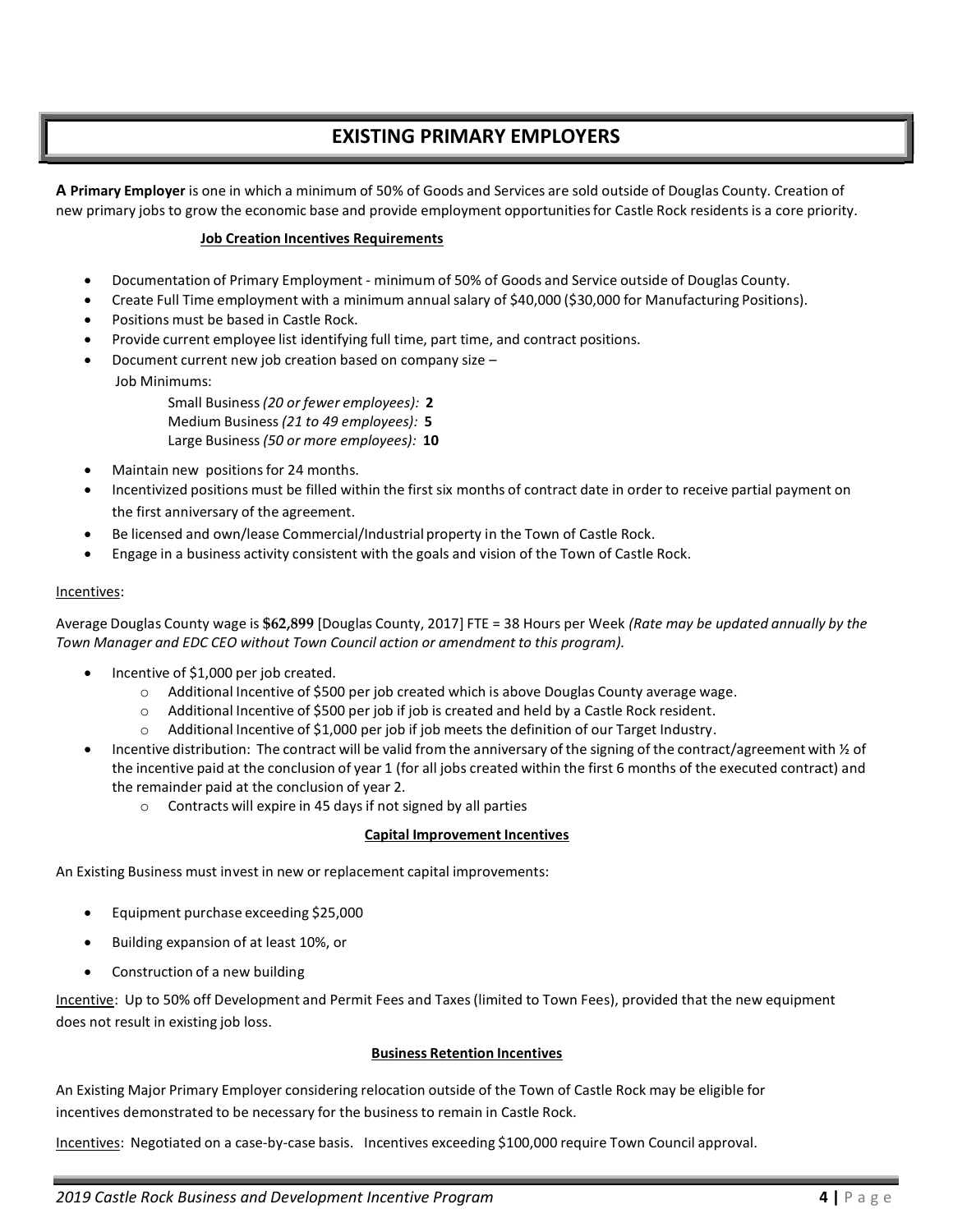## TARGET INDUSTRY PROSPECTIVE PRIMARY EMPLOYERS

Target Industry Incentives are in addition to the incentives provided under general "Primary Employers" category. An additional \$1,000 may be earned per job created, enabling targeted industries to earn up to \$3,000 per new job. Other incentives may be considered on a case-by-case basis.

Primary employers that qualify as a targeted industry may be eligible for additional incentives. Target industries are determined annually by the Town Manager and EDC CEO. Changes require Town Council approval. The Town of Castle Rock's targeted industries are:

- IT/High Tech
- National Finance/Insurance
- Professional Scientific Services (architecture, engineering, etc.)
- Manufacturing

In addition to the before mentioned requirements, applicants requesting the Target Industry Incentive must also meet or exceed the definition of a 2<sup>nd</sup> Stage Company as define below.

- Company must be privately held
- Commercial enterprise (not a nonprofit)
- Be past the startup stage
	- o Employ 6 or more full-time equivalent W-2 employees
	- o Have minimum annual revenue of \$750,000
	- o Demonstrate the intent and capacity to grow

Incentive: Up to a 75% rebate for Development and Permit Fees and Taxes (limited to Town Fees) in addition to the other Job Creation and Capital Improvement incentives.

# ECONOMIC CATALYSTS/PROJECT OF ECONOMIC DEVELOPMENT SIGNIFICANCE

There are certain projects of special significance that generate greater opportunities for additional economic development and/or provide highly desirable community amenities. These significant projects include, but are not limited to:

- Office Development
- Highly Desired Retail
- Higher Education Facilities
- Cultural Facilities
- Recreational Facilities
- Sports Facilities
- Primary Employment that include 25 of more new FTE position to Castle Rock
- Facilities for Targeted Industries

Economic catalysts also may be associated with specific geographic areas within town targeted for development or redevelopment.

Incentives: Incentives for these types of projects are negotiated on a case-by-case basis with the EDC CEO and Town Manager. Incentives exceeding \$100,000 require Town Council approval.

Eligible incentives may include short term low interest and/or interest only loans (not to exceed 10% of the project or \$1MM), lease options (the lesser of 10,000SF or 25% of the project for new office construction of 40,000SF or greater) and up to 100% rebate for Development and Permit Fees and Taxes (Limited to Town Fees).